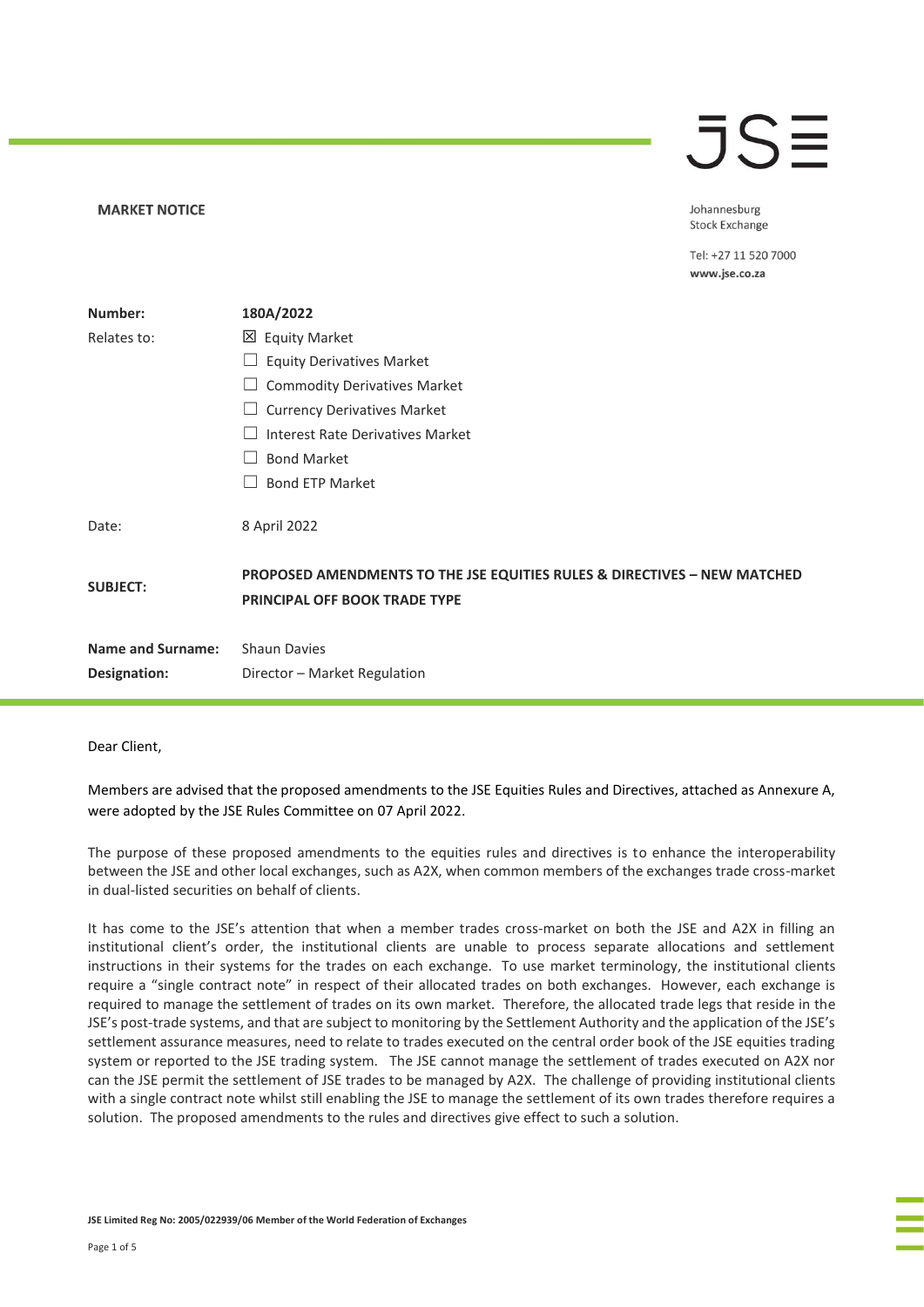# $JS=$

The proposed solution involves the introduction of a new off-book trade type called a Matched Principal trade. It involves a member interposing itself as a principal in trades with the market executed in the fulfilment of an order received from a client. Importantly, the trades with the market and the back-to-back matched principal trade with the client must be at the same price. The member may not make a profit on a matched principal trade other than through charging the client an agreed, disclosed fee.

In the context of a member trading across both the JSE and A2X in the fulfilment of an order received from an institutional client, and where the member facilitates the "consolidation" of this cross-market trading for the purpose of issuing a single contract note by using the new Matched Principal trade type on the JSE, the member would do the following:

- Trade into a dedicated client suspense account in the name of the institution on the JSE, in respect of the equity securities bought or sold on the JSE central order book in the fulfilment of the client's order
- Trade into a Matched Principal stock account on A2X, in respect of the equity securities bought or sold on the A2X central order book in the fulfilment of the client's order
- Report a Matched Principal off-book trade to the JSE trading system between the member's Matched Principal stock account on the BDA system and the client suspense account, which is an equal but opposite trade to the trades in the Matched Principal stock account on A2X
- Allocate the aggregated JSE central order book trades and the reported Matched Principal trade on the client suspense account to the underlying clients of the institution at the average price of those trades

An illustration of the above scenario is set out below. In this example –

- An institutional client places an order with Member A to buy 1000 SOL shares
- Member A buys 700 SOL on the JSE at R336 from Member B
- Member A buys 300 SOL on A2X at R335 from Member C
- Member A reports a Matched Principal trade with the client to the JSE trading system for 300 SOL at R335 (ex A2X trade)
- Member A allocates 1000 SOL to two underlying clients of the institution at the average price of the JSE order book and Matched Principal (ex-A2X) trades (R335,70), and issues a single contract note for each allocation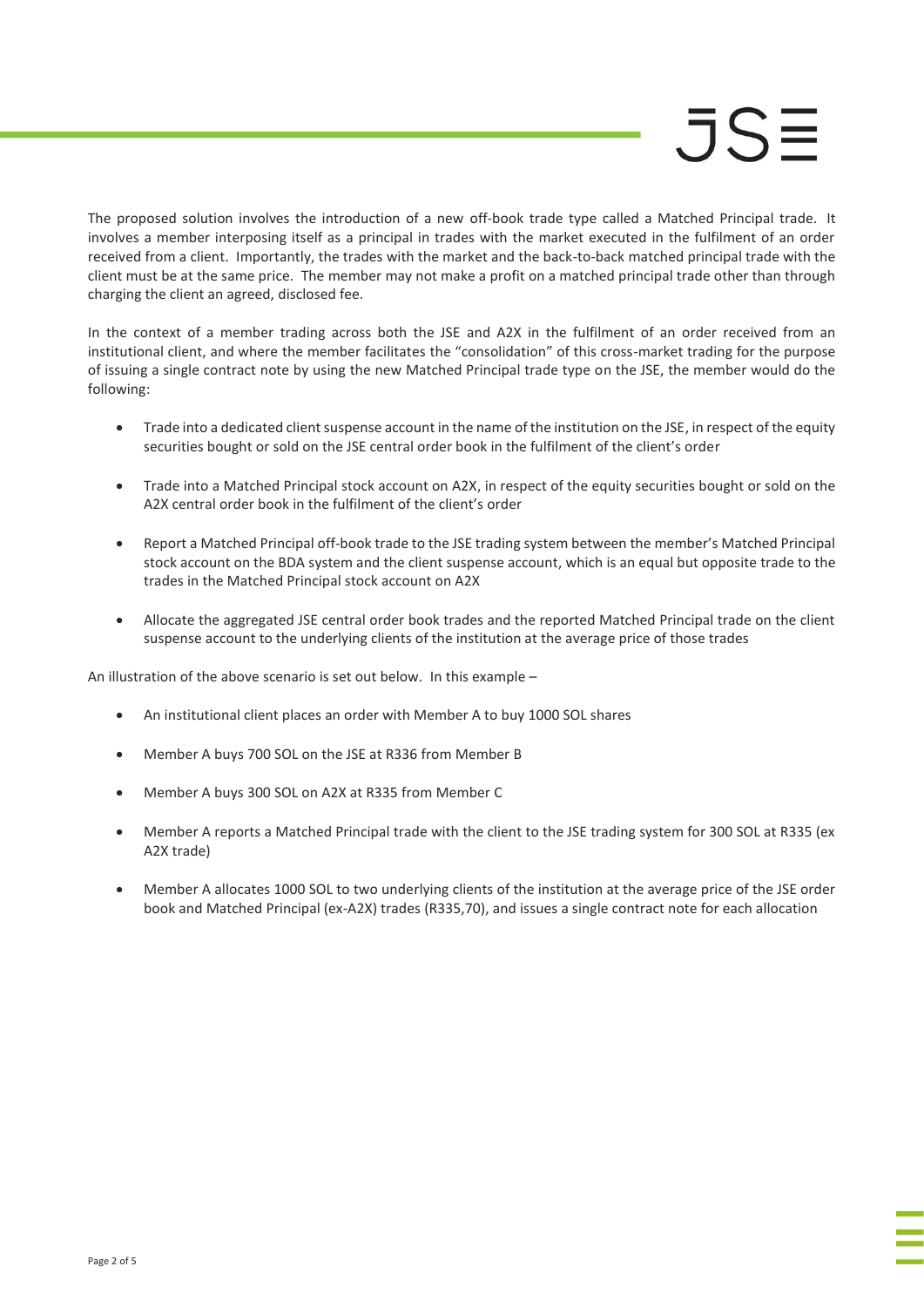# JSE

### **Example of JSE/A2X cross market trading**



The JSE has established an arrangement with A2X in which common members are able to extract their proprietary trades from the A2X post-trade systems and upload them into the BDA system via Deal XOPs and journals. This arrangement enables the member to balance their proprietary holdings in their accounting records with their securities account at their CSDP. It also facilitates an accurate calculation of the member's capital adequacy requirements in the JSE's capital adequacy system. Leveraging off this existing arrangement, a member that has traded on a Matched Principal stock account on A2X will be able to upload those proprietary trades into its Matched Principal stock account in the BDA system used for the reporting of Matched Principal trades on the JSE. This will result in a zero net position on the Matched Principal stock account in BDA, and will ensure that the order book trades on A2X and the Matched Principal trade on the JSE are at the same price, as the proposed new rule requires.

In the scenario above, step 3 reflects the extract of the 300 SOL bought on Member A's Matched Principal Stock account on A2X from the A2X system and the upload of that position into a Matched Principal Stock account in the BDA system.

A contract note issued to a client is required to indicate the capacity in which the member traded – either as an agent or a principal. In generating a single contract note using the mechanism described above, the contract note will effectively represent a combination of agency and principal trades, as a portion of the institutional client's order will have been filled through agency trades on the JSE and the balance of the order will have been filled through a Matched Principal trade (ex-A2X trades). There is currently no mechanism to reflect the split between agency and principal trades on a single contract note. Therefore, the member will have no choice but to reflect on the contract note that the capacity in which they have traded is as an agent. This is not optimal but, under the circumstances, the JSE is comfortable with this disclosure, as a Matched Principal trade has the same economic effect as an agency trade, in that the principal trade with the client is at the same price as the originating market trade executed in the fulfilment of the client's order. Most importantly, through the standard practice of real-time reporting of cross-market executions to institutional clients by members, the clients will know that each execution that ultimately makes up a contract note is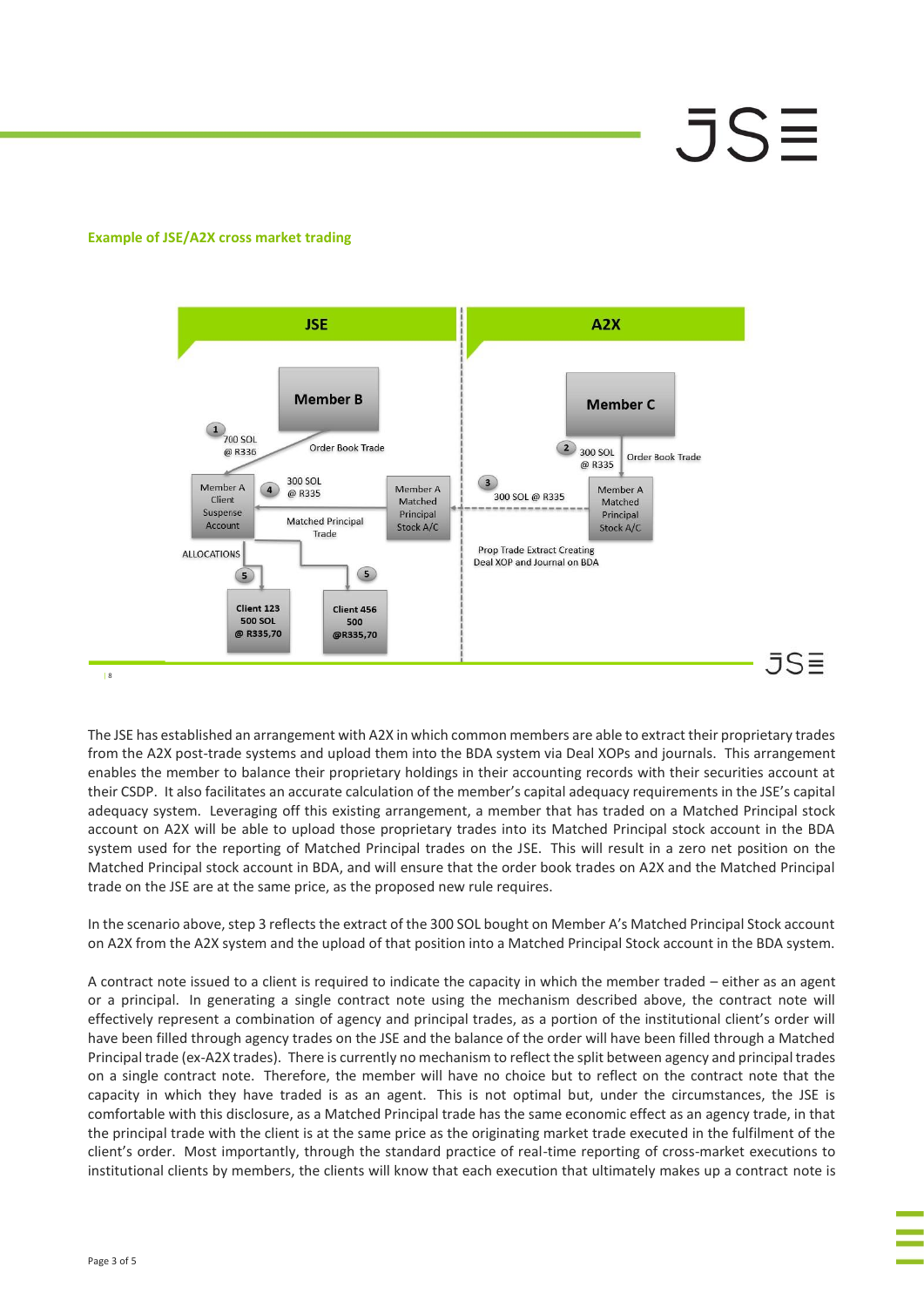## JSE

with a market counterparty at the best available price in the respective order books. The member will not have traded with the client as a principal at a different price to the price at which the member may have traded with the market for its own account, as would typically be the case with other principal trades.

It is important to note that a Matched Principal trade reported to the JSE trading system may only relate to originating trades on the central order book of another local exchange. It may not relate to other trades on the JSE, because the Matched Principal trade is being introduced solely to facilitate cross-market trading and settlement. It may also not relate to off-order book trades on another exchange because, for risk management purposes, the JSE requires the single contract notes in respect of cross-market trades to represent originating trades executed on the JSE or A2X central order books at the order book price. The JSE cannot manage settlement risk effectively if a single contract note represents a combination of trades at an order book price and trades at a price negotiated off-order book. However, although the single contract note that will be issued represents the allocation of a combination of JSE central order book trades and an off-order book principal trade reported to the JSE trading system - which appears to compromise the principle of ring-fencing of off-order book trades for settlement purposes - under the circumstances, the JSE is comfortable with this practice because the off-book Matched Principal trade will always originate from an on-book trade at an order book price, albeit on the A2X central order book.

The effect of the Matched Principal trade mechanism is that an institutional client will be issued with single contract notes in respect of trades that originated on multiple exchanges. But importantly, despite the Matched Principal trade effectively combining trades across multiple exchanges from a contract note point of view, from the point of view of managing settlement, each exchange will monitor its own trades executed and reported within its own environment. Therefore, although a Matched Principal trade reported to the JSE trading system originates from trades on another exchange, the JSE will not be managing the settlement of the originating trades on the other exchange. Although the JSE will be aware that there are cross-market dependencies from a settlement point of view, given that a Matched Principal trade is a back-to-back trade to trades on another exchange, the JSE's main focus from a risk management perspective will be on the trades executed within the JSE environment and residing in the JSE's posttrade systems. The JSE will therefore view the Matched Principal trade as the co-origin of the trades allocated to the underlying clients of the institution, together with the trades executed on the JSE central order book on behalf of those clients, and will risk manage it accordingly. Directive EM 2.4 states that certain off-book trades that are deemed to have an impact on on-book trades will be margined. Given that the client will receive a single contract note that will not distinguish between the JSE central order book trades and the Matched Principal trade that collectively make up the contract note, to ensure as far as possible that the client's trade will settle it is prudent to manage the Matched Principal trade as if it was an order book trade. Therefore, the Matched Principal trade on the member's Matched Principal stock account on the BDA system will be margined.

It is the JSE's intention to enable members to create a new type of stock account on the BDA system with a unique Account ID for Matched Principal stock accounts. This will facilitate effective trade surveillance by the Market Regulation Division and may also have other benefits. However, it is possible that the new Account ID will not be available in the BDA system by the time the proposed rule and directive amendments are approved and members are able to commence using the Matched Principal trade type. Therefore, in the interim, until the JSE introduces the new Matched Principal Account ID, we are proposing the introduction of new Directive BI 8 which requires members to name their Matched Principal stock accounts appropriately, for the reasons set out in that proposed directive. Once we introduce a unique Account ID for Matched Principal stock accounts we will make the necessary further amendments to Directive BI, including any consequential amendments to the new Directive BI 8.

We have inserted the new Matched Principal Trade in the Ring-Fencing schedule in Directive EL. In further examining this schedule we have concluded that the content of the column headed 'Risk Managed by the JSE' is confusing when read with certain settlement rules. For example, rules 10.40.1.1 and 10.40.1.2 state that the Settlement Authority will manage the risks associated with the settlement of central order book and off-book transactions. These rules correctly give the Settlement Authority the power to manage the risks associated with the settlement of all JSE trades, and not only central order book trades, because the Settlement Authority must have the discretion to assess which trades pose a direct or indirect risk to the settlement of central order book trades and be able to act appropriately. Therefore, it is